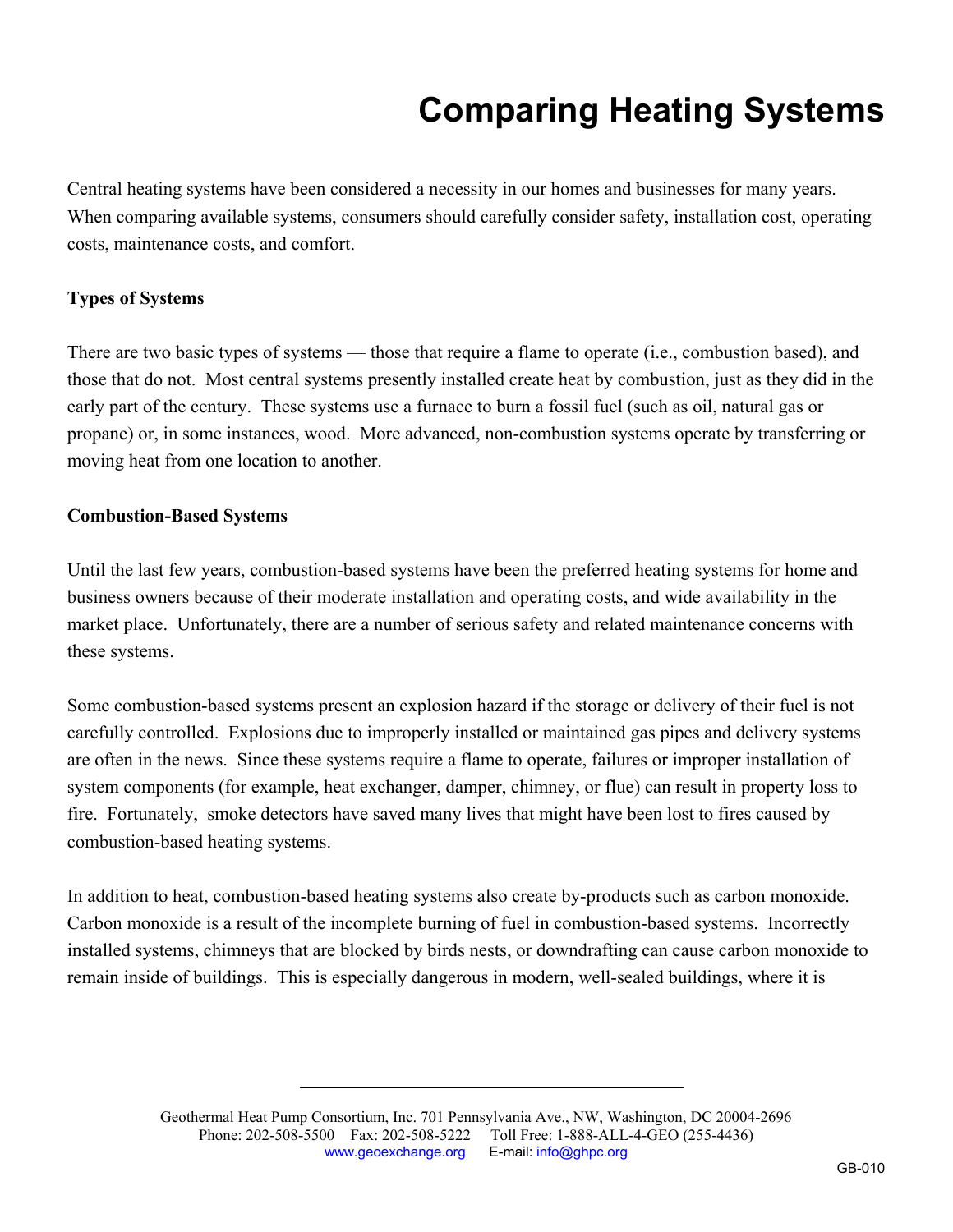difficult for outside combustion air to reach the furnace, and where carbon monoxide can be trapped and build up over time. Furnaces, water heaters, and other appliances must be properly vented outside.

Combustion-based systems that deliver heat through ducts present occasional "blasts" of hot air. This not only reduces comfort directly, but tends to dehumidify the air. The addition of a central humidifier (with its associated installation, operating, and maintenance costs) can correct this humidity problem.

Combustion based central heating systems are often coupled with low-efficiency central air conditioners. This raises installation and operating costs significantly, while adding an entirely separate unit to be maintained.

## **Heat Transfer Systems**

Non-combustion or heat transfer systems include heat pumps and geoexchange systems. Heat pumps operate by capturing heat from outdoor air and transferring it inside of a home or business. geoexchange systems capture and transfer heat from the earth.

Nearly all heat transfer systems can be reversed, providing central cooling as well as heating. Some heat pumps and most geoexchange systems also provide domestic hot water at low operating costs.

#### **Heat Pumps**

Beginning in the 1970s, air-source heat pumps came into common use. They have the advantage of no combustion, and thus no possibility of indoor pollutants like carbon monoxide. Heat pumps provide central air conditioning as well as heating as a matter of course. And they are installation-cost competitive with a central combustion furnace/central air conditioner combination.

Heat pumps operate by moving or transferring heat, rather than creating it. During the summer, a heat pump captures heat from inside a home or business and transfers it to the outdoor air through a condensing unit. During the winter, the process is reversed. Heat is captured from outdoor air, compressed, and released inside.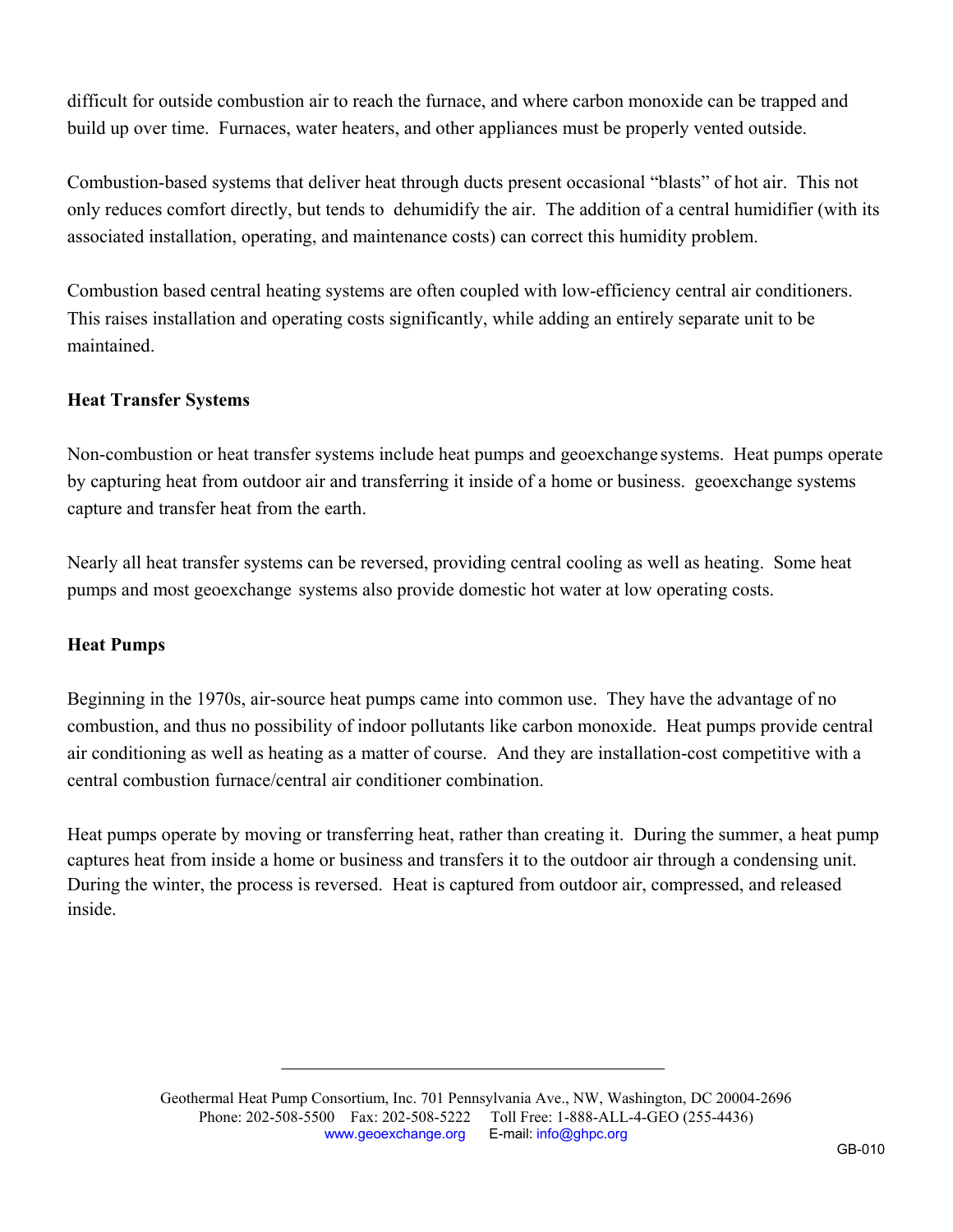Much less electricity is used to move heat rather than create it, making heat pumps more economical than resistance heating. However, in all but the most moderate climates, the heating ability of the heat pump is limited by freezing outdoor temperatures. So electric resistance heat is used to supplement outdoor-air-source heat pump during the coldest weather, preventing "cold blow."

Depending on climate, air-source heat pumps (including their supplementary resistance heat) are about 1.5 to 3 times more efficient than resistance heating alone. Operating efficiency has improved since the 70s, making their operating cost generally competitive with combustion-based systems, depending on local fuel prices. With their outdoor unit subject to weathering, some maintenance should be expected.

## **Geoexchange Systems**

More recently, even more advanced and efficient heating and cooling systems have emerged using the geoexchange process. Sometimes called geothermal or ground-source heat pumps, these systems move or transfer heat like the air-source heat pumps. However, they exchange heat with the earth rather than the outdoor air.

Since earth temperature remains relatively constant throughout the year, geoexchange systems operate more efficiently than air-source heat pumps and generally without the use of resistance heat. And because they are working from those constant earth temperatures, there are no blasts of hot air or "cold blow" as with other systems.

# **About Carbon Monoxide**

When inhaled, carbon monoxide interferes with the delivery of oxygen throughout the body, and can cause unconsciousness and death. Even all amounts of this colorless, odorless gas cause symptoms ranging from headaches, dizziness, weakness, nausea, confusion, and disorientation, to fatigue. Prolonged exposure may cause permanent brain damage. Children, pregnant women, the elderly, and people with anemia or with heart or respiratory problems are especially sensitive to carbon monoxide exposure.

Over 1,500 people die and over 10,000 reportedly take ill from carbon monoxide exposure each year. Many carbon monoxide poisonings are not detected, as doctors confuse its symptoms with influenza or food poisoning.

The U.S. Consumer Product Safety Commission and others recommended the installation of carbon monoxide detectors, although it is not clear that detectors will protect consumers from low levels of carbon monoxide over long periods of time. Detectors have also been the subject of recalls by their manufacturer due to failure to alarm at dangerous levels of carbon monoxide.

Carbon monoxide is an insidious killer. To help assure safe operation, combustion-based heating systems should be checked frequently for indoor air pollution hazards. Other sources of carbon monoxide, such as barbeque grills and automobiles, should never be operated in enclosed spaces.